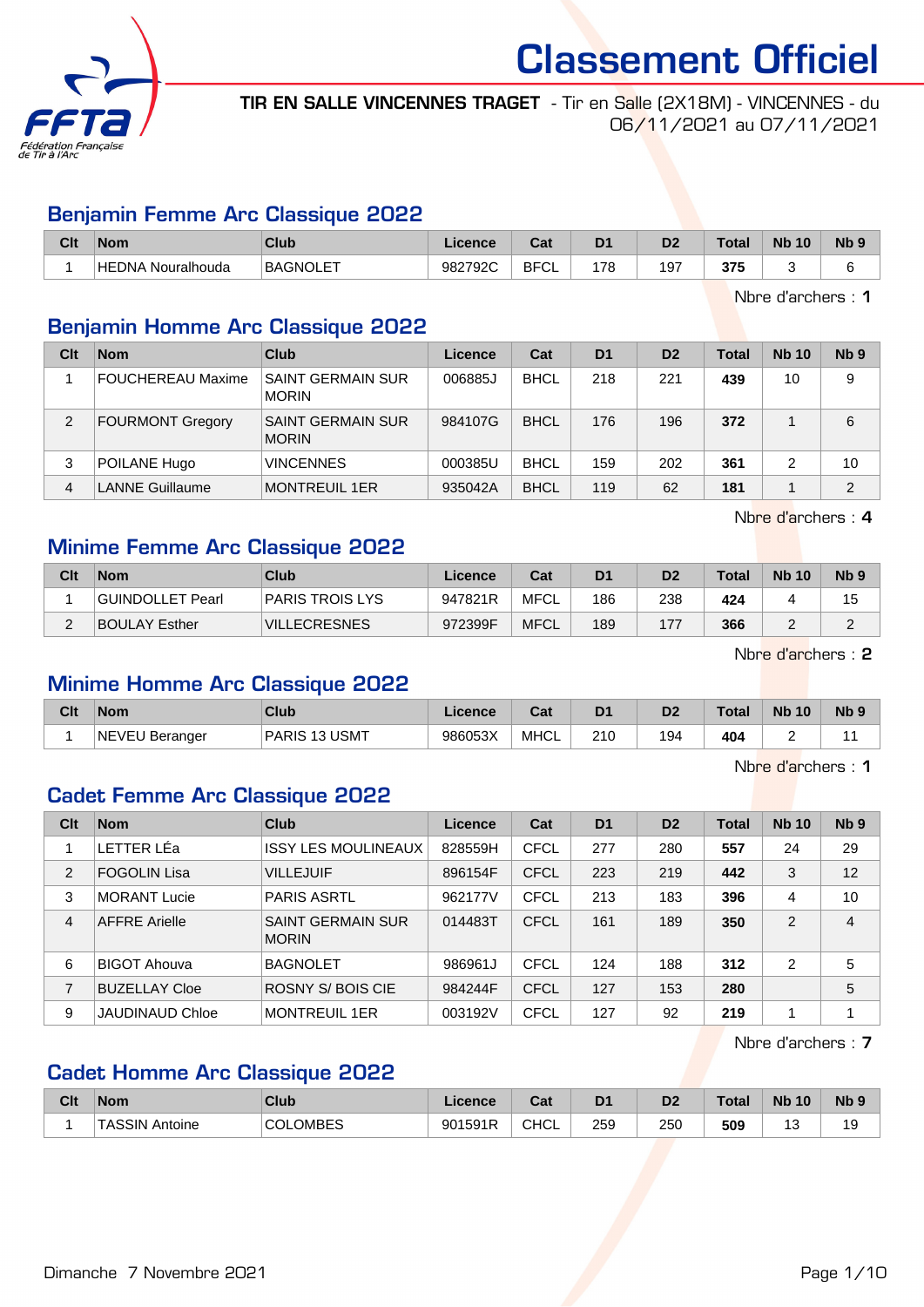

TIR EN SALLE VINCENNES TRAGET - Tir en Salle (2X18M) - VINCENNES - du 06/11/2021 au 07/11/2021

## Cadet Homme Arc Classique 2022 (Suite)

| Clt            | <b>Nom</b>               | <b>Club</b>                             | Licence | Cat         | D <sub>1</sub> | D <sub>2</sub> | <b>Total</b> | <b>Nb 10</b> | Nb <sub>9</sub> |
|----------------|--------------------------|-----------------------------------------|---------|-------------|----------------|----------------|--------------|--------------|-----------------|
| 2              | <b>CLEMENT Antonin</b>   | <b>COLOMBES</b>                         | 948845D | CHCL        | 232            | 251            | 483          | 11           | 14              |
| 3              | <b>HONG Tony</b>         | <b>BAGNOLET</b>                         | 963665M | CHCL        | 223            | 239            | 462          | 11           | 8               |
| 4              | <b>HOFMANN Nathan</b>    | <b>ACHERES</b>                          | 887909U | <b>CHCL</b> | 241            | 213            | 454          | 4            | 18              |
| 5              | <b>BIGOT Erevan</b>      | <b>BAGNOLET</b>                         | 986968S | CHCL        | 219            | 215            | 434          | 6            | 12              |
| 6              | <b>LEMEUNIER Aymeric</b> | <b>VERT ST DENIS -</b><br><b>CESSON</b> | 984403D | <b>CHCL</b> | 207            | 213            | 420          | 2            | 11              |
| $\overline{7}$ | <b>REISSER Gabin</b>     | <b>MONTREUIL 1ER</b>                    | 999846P | CHCL        | 185            | 188            | 373          | 5            | 6               |
| 8              | <b>MEIRA Enzo</b>        | <b>VINCENNES</b>                        | 001286Y | CHCL        | 167            | 160            | 327          | 1            | 9               |
| 9              | <b>NOUNI Amine</b>       | <b>VINCENNES</b>                        | 000746L | <b>CHCL</b> | 169            | 128            | 297          | 3            | 3               |

Nbre d'archers : 9

## Junior Femme Arc Classique 2022

| Clt           | <b>Nom</b>                     | Club                 | Licence | Cat         | D <sub>1</sub> | D <sub>2</sub> | <b>Total</b> | <b>Nb 10</b>   | Nb <sub>9</sub> |
|---------------|--------------------------------|----------------------|---------|-------------|----------------|----------------|--------------|----------------|-----------------|
|               | <b>COURTEMANCHE</b><br>Lidwyne | <b>COLOMBES</b>      | 899004D | <b>JFCL</b> | 265            | 266            | 531          | 14             | 24              |
| $\mathcal{P}$ | <b>DELAHAYE Chloe</b>          | <b>PAVILLY</b>       | 864693J | <b>JFCL</b> | 254            | 233            | 487          | 9              | 17              |
| 3             | MILOSAVLJEVIC Marine           | <b>SAINT DENIS</b>   | 836119A | <b>JFCL</b> | 194            | 203            | 397          | 5              | 12              |
| 4             | <b>ZALUGAS Marianne</b>        | <b>MONTREUIL 1ER</b> | 918465G | <b>JFCL</b> | 175            | 171            | 346          | 4              | 4               |
| 5             | <b>CHAMPAGNE Chloe</b>         | ROSNY S/BOIS CIE     | 911913K | <b>JFCL</b> | 158            | 156            | 314          | $\overline{2}$ | 3               |
| 8             | <b>DUPISSON Penelope</b>       | ROSNY S/BOIS CIE     | 938985L | <b>JFCL</b> | 107            | 138            | 245          |                | 3               |

Nbre d'archers : 6

#### Junior Homme Arc Classique 2022

| Clt            | <b>Nom</b>               | Club                                   | Licence | Cat         | D <sub>1</sub> | D <sub>2</sub> | <b>Total</b> | <b>Nb 10</b> | N <sub>b</sub> <sub>9</sub> |
|----------------|--------------------------|----------------------------------------|---------|-------------|----------------|----------------|--------------|--------------|-----------------------------|
|                | <b>ROBBE Nicolas</b>     | <b>PARIS 13 USMT</b>                   | 875692P | <b>JHCL</b> | 275            | 257            | 532          | 16           | 27                          |
| 2              | PATTE-DUHAMEL<br>Mathis  | <b>MONTREUIL 2E</b>                    | 889406W | <b>JHCL</b> | 251            | 232            | 483          | 5            | 17                          |
| 3              | <b>BESTAUROS Nicolas</b> | <b>PARIS 13 USMT</b>                   | 892829S | JHCL        | 247            | 230            | 477          | 5            | 24                          |
| $\overline{4}$ | <b>HOVNANIAN Arnaud</b>  | <b>COLOMBES</b>                        | 898772B | <b>JHCL</b> | 242            | 232            | 474          | 7            | 15                          |
| 5              | DELAHAYE Julien          | <b>ROSNY S/BOIS CIE</b>                | 813044U | <b>JHCL</b> | 232            | 206            | 438          | 5            | 13                          |
| 6              | <b>TORSY Gauthier</b>    | <b>PARIS INTER</b><br><b>ACTIVITES</b> | 872700M | <b>JHCL</b> | 200            | 180            | 380          | 4            | 10                          |

Nbre d'archers : 6

## Senior 1 Femme Arc Classique 2022

| Clt | <b>Nom</b>           | Club                                   | Licence | Cat                | D <sub>1</sub> | D <sub>2</sub> | Total | <b>Nb 10</b> | Nb <sub>9</sub> |
|-----|----------------------|----------------------------------------|---------|--------------------|----------------|----------------|-------|--------------|-----------------|
|     | PERNOT Clara         | LE BOUSCAT                             | 733152E | S <sub>1</sub> FCL | 261            | 265            | 526   | 22           | 15              |
|     | DELAHAYE Vanessa     | <b>ROSNY S/BOIS CIE</b>                | 739170W | S <sub>1</sub> FCL | 252            | 259            | 511   | 9            | 29              |
| 3   | LEPRON Johanna       | <b>ACHERES</b>                         | 751905N | S <sub>1</sub> FCL | 254            | 250            | 504   | 14           | 19              |
| 4   | <b>BLOND AurÉlie</b> | <b>PARIS INTER</b><br><b>ACTIVITES</b> | 819040L | S <sub>1</sub> FCL | 256            | 244            | 500   | 14           | 13              |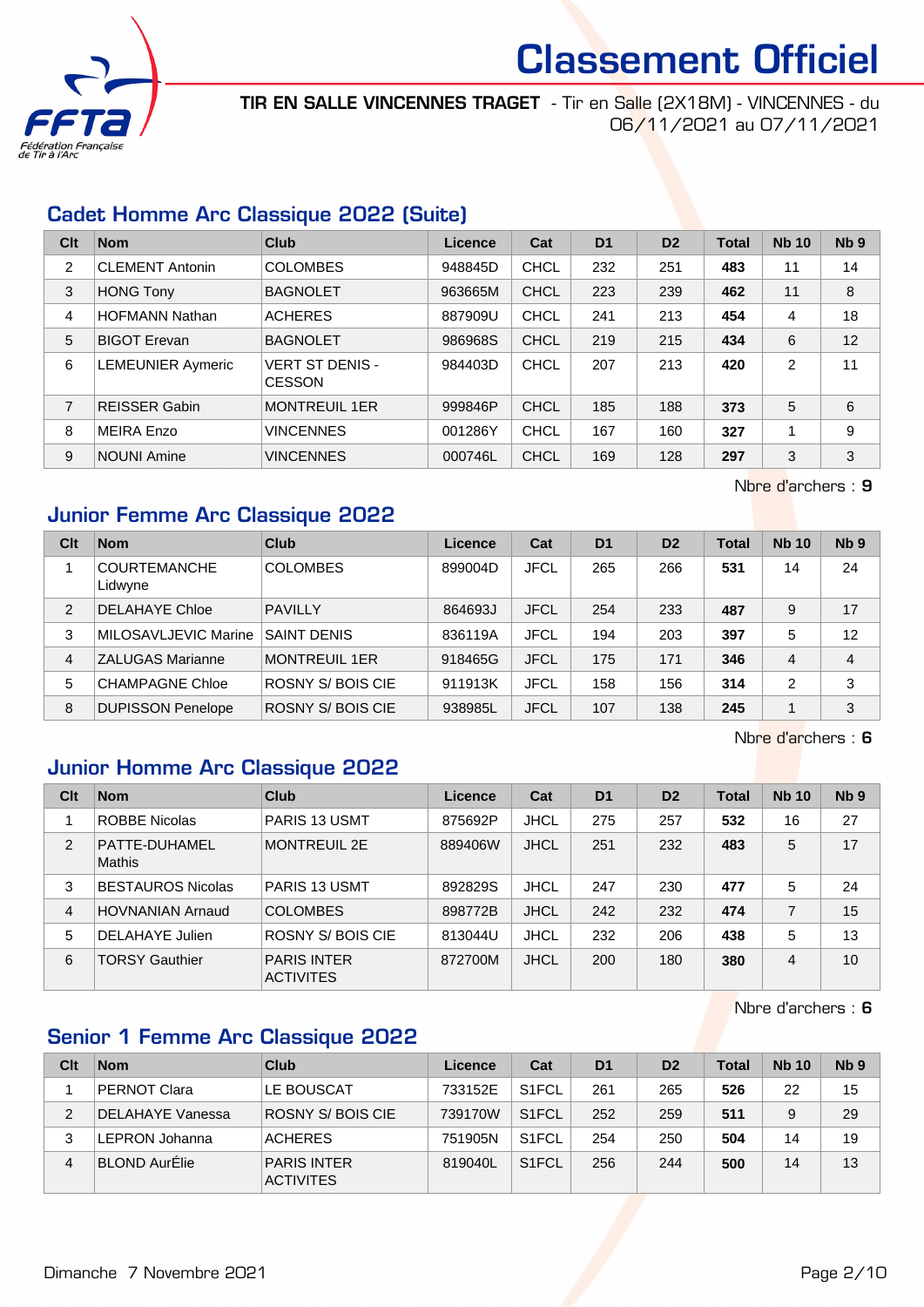

TIR EN SALLE VINCENNES TRAGET - Tir en Salle (2X18M) - VINCENNES - du 06/11/2021 au 07/11/2021

## Senior 1 Femme Arc Classique 2022 (Suite)

| Clt            | <b>Nom</b>                 | <b>Club</b>                              | <b>Licence</b> | Cat                | D <sub>1</sub> | D <sub>2</sub> | <b>Total</b> | <b>Nb 10</b>   | Nb <sub>9</sub> |
|----------------|----------------------------|------------------------------------------|----------------|--------------------|----------------|----------------|--------------|----------------|-----------------|
| 5              | <b>BARBOT Segolene</b>     | <b>NOISY LE GRAND</b>                    | 945097E        | S1FCL              | 240            | 242            | 482          | $\overline{7}$ | 17              |
| 6              | ROUGIER-BILLY<br>Margaux   | <b>MONTIGNY LES</b><br><b>CORMEILLES</b> | 635853V        | S1FCL              | 239            | 243            | 482          | 6              | 19              |
| $\overline{7}$ | <b>GAFFE Maelle</b>        | <b>NOISY LE GRAND</b>                    | 728326J        | S1FCL              | 228            | 245            | 473          | 11             | 14              |
| 8              | <b>JANIN Julie</b>         | PARIS TROIS LYS                          | 935827D        | S1FCL              | 252            | 221            | 473          | 8              | 21              |
| 9              | <b>ABDALLAH Fanny</b>      | <b>CRETEIL</b>                           | 003996U        | S1FCL              | 240            | 231            | 471          | $\overline{7}$ | 12              |
| 10             | <b>TASI Maria</b>          | PARIS 13 USMT                            | 971874K        | S <sub>1</sub> FCL | 219            | 246            | 465          | 9              | 12              |
| 11             | POULARD Sarah              | <b>MONTREUIL 1ER</b>                     | 717957N        | S1FCL              | 261            | 188            | 449          | 19             | 9               |
| 12             | <b>CAZENAVE Pauline</b>    | <b>VILLEJUIF</b>                         | 636182C        | S1FCL              | 231            | 205            | 436          | 6              | 11              |
| 13             | <b>GANTZER Delphine</b>    | <b>BOULOGNE</b><br><b>BILLANCOURT</b>    | 976775M        | S1FCL              | 213            | 214            | 427          | 4              | 8               |
| 14             | <b>PLASSARD Christelle</b> | <b>SAINT OUEN</b><br>L'AUMONE            | 724126U        | S <sub>1</sub> FCL | 211            | 210            | 421          | 3              | 14              |
| 15             | <b>CASAMATTA Alizee</b>    | <b>ISSY LES MOULINEAUX</b>               | 776597C        | S1FCL              | 203            | 192            | 395          | 2              | 5               |
| 16             | <b>HU Emilie</b>           | <b>CRETEIL</b>                           | 905249S        | S1FCL              | 190            | 186            | 376          | 3              | 5               |
| 17             | <b>SANDRIN Edwige</b>      | PARIS 18EME                              | 882904D        | S1FCL              | 179            | 180            | 359          | $\overline{2}$ | 9               |
| 18             | <b>LUMMAUX Claire</b>      | <b>VINCENNES</b>                         | 960407W        | S1FCL              | 159            | 187            | 346          | 5              | 5               |
| 19             | <b>SHEN Delphine</b>       | PARIS 18EME                              | 990002P        | S1FCL              | 140            | 133            | 273          | 1              | $\overline{4}$  |

Nbre d'archers : 19

## Senior 1 Homme Arc Classique 2022

| Clt            | <b>Nom</b>                | <b>Club</b>                              | <b>Licence</b> | Cat                | D <sub>1</sub> | D <sub>2</sub> | <b>Total</b> | <b>Nb 10</b> | N <sub>b</sub> <sub>9</sub> |
|----------------|---------------------------|------------------------------------------|----------------|--------------------|----------------|----------------|--------------|--------------|-----------------------------|
| 1              | <b>MORON Antoine</b>      | <b>ROSNY S/BOIS CIE</b>                  | 894324S        | S1HCL              | 285            | 280            | 565          | 33           | 22                          |
| $\overline{2}$ | <b>TONNAIRE Hugo</b>      | DRAVEIL SENART                           | 836828W        | S <sub>1</sub> HCL | 277            | 288            | 565          | 33           | 20                          |
| 3              | <b>DELABROSSE Sylvain</b> | <b>RUEIL MALMAISON</b><br><b>STAR</b>    | 640812K        | S1HCL              | 279            | 286            | 565          | 28           | 29                          |
| $\overline{4}$ | <b>BLANDIN Thomas</b>     | <b>ACHERES</b>                           | 688699L        | S <sub>1</sub> HCL | 279            | 280            | 559          | 28           | 24                          |
| 5              | <b>LAFORCE Clement</b>    | <b>PARIS TROIS LYS</b>                   | 399596U        | S <sub>1</sub> HCL | 280            | 271            | 551          | 25           | 24                          |
| 6              | <b>BERTHEAS Tom</b>       | <b>PARIS 13 USMT</b>                     | 847730W        | S1HCL              | 273            | 275            | 548          | 23           | 26                          |
| $\overline{7}$ | <b>ESCOTTE Guillaume</b>  | <b>MONTIGNY LES</b><br><b>CORMEILLES</b> | 860696P        | S1HCL              | 270            | 264            | 534          | 24           | 22                          |
| 8              | <b>TRAON Louis</b>        | <b>PARIS 13 USMT</b>                     | 875704C        | S1HCL              | 265            | 265            | 530          | 14           | 25                          |
| 9              | <b>ROUX Gauthier</b>      | <b>VINCENNES</b>                         | 861471G        | S1HCL              | 268            | 252            | 520          | 14           | 29                          |
| 10             | <b>FRAYSSE Thomas</b>     | <b>ROSNY S/BOIS CIE</b>                  | 789312Y        | S1HCL              | 268            | 250            | 518          | 14           | 22                          |
| 11             | <b>GREGOIRE Clement</b>   | <b>MONTREUIL 1ER</b>                     | 796851T        | S1HCL              | 257            | 260            | 517          | 16           | 26                          |
| 12             | <b>CRESSON Luck</b>       | NEUILLY SUR MARNE                        | 789564X        | S1HCL              | 250            | 266            | 516          | 18           | 20                          |
| 13             | <b>DRIGNY Charlie</b>     | <b>ST GEORGES LE</b><br><b>PERREUX</b>   | 843732A        | S <sub>1</sub> HCL | 266            | 244            | 510          | 18           | 15                          |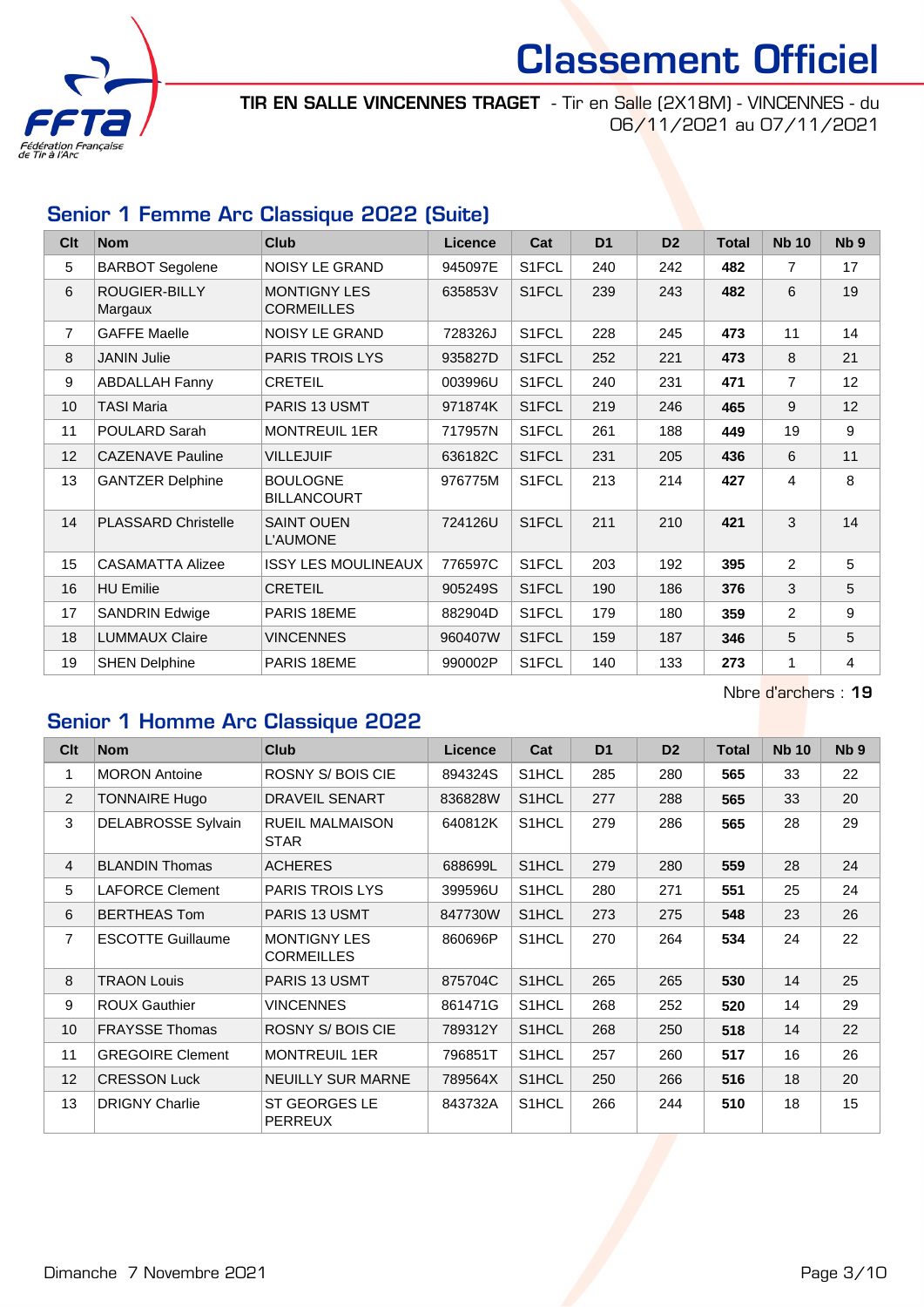

TIR EN SALLE VINCENNES TRAGET - Tir en Salle (2X18M) - VINCENNES - du 06/11/2021 au 07/11/2021

## Senior 1 Homme Arc Classique 2022 (Suite)

| <b>Clt</b> | <b>Nom</b>                   | <b>Club</b>                              | <b>Licence</b> | Cat   | D <sub>1</sub> | D <sub>2</sub> | <b>Total</b> | <b>Nb 10</b>   | Nb <sub>9</sub> |
|------------|------------------------------|------------------------------------------|----------------|-------|----------------|----------------|--------------|----------------|-----------------|
| 14         | <b>AGAPOFF Sergei</b>        | <b>CRETEIL</b>                           | 611515R        | S1HCL | 259            | 251            | 510          | 14             | 19              |
| 15         | <b>KEARNS Kevin</b>          | <b>ST RENAN</b>                          | 387330L        | S1HCL | 259            | 248            | 507          | 8              | 27              |
| 16         | <b>BARUCQ Laurent</b>        | <b>IVRY SUR SEINE</b>                    | 000415B        | S1HCL | 244            | 251            | 495          | 14             | 15              |
| 17         | <b>GALLAIS Christophe</b>    | <b>VERT ST DENIS -</b><br><b>CESSON</b>  | 984357D        | S1HCL | 236            | 257            | 493          | 14             | 18              |
| 18         | <b>LEBOEUF Romain</b>        | PARIS 13 USMT                            | 006824T        | S1HCL | 236            | 252            | 488          | $\overline{7}$ | 23              |
| 19         | <b>BOUNMY Thibaut</b>        | <b>ST GEORGES LE</b><br><b>PERREUX</b>   | 769532Y        | S1HCL | 258            | 226            | 484          | 10             | 14              |
| 20         | <b>COZERET Romain</b>        | <b>BOULOGNE</b><br><b>BILLANCOURT</b>    | 948834S        | S1HCL | 223            | 250            | 473          | $\overline{7}$ | 19              |
| 21         | <b>BORDE Olivier</b>         | <b>PARIS ARC CLUB</b>                    | 903968Z        | S1HCL | 239            | 232            | 471          | 5              | 21              |
| 22         | <b>ANCEL Francois</b>        | <b>PARIS TROIS LYS</b>                   | 969741S        | S1HCL | 237            | 225            | 462          | $\overline{7}$ | 17              |
| 23         | <b>CHANOUX Francois</b>      | <b>VINCENNES</b>                         | 860068G        | S1HCL | 233            | 222            | 455          | 5              | 10              |
| 24         | PICHAVANT Alexandre          | SCEAUX-FONTENAY-<br><b>AUX-ROSES</b>     | 959045R        | S1HCL | 232            | 218            | 450          | 5              | 9               |
| 25         | <b>BOUTEILLER Christophe</b> | <b>NOISY LE GRAND</b>                    | 896610B        | S1HCL | 233            | 212            | 445          | 8              | 13              |
| 26         | <b>JAMI Aurele</b>           | <b>IVRY SUR SEINE</b>                    | 980403F        | S1HCL | 208            | 226            | 434          | $\overline{2}$ | 16              |
| 27         | <b>PALIK Jean-Pierre</b>     | <b>COLOMBES</b>                          | 008814F        | S1HCL | 202            | 231            | 433          | 5              | 14              |
| 28         | <b>RIGOULAY Maxime</b>       | <b>MONTIGNY LES</b><br><b>CORMEILLES</b> | 890185T        | S1HCL | 206            | 220            | 426          | 4              | 14              |
| 29         | <b>TARRAL Mathieu</b>        | <b>BOULOGNE</b><br><b>BILLANCOURT</b>    | 717205W        | S1HCL | 210            | 208            | 418          | 2              | 8               |
| 30         | <b>CHAVANON Jeremy</b>       | PARIS 18EME                              | 030869D        | S1HCL | 199            | 214            | 413          | 3              | 11              |
| 31         | <b>RACLE Alexi</b>           | <b>PARIS TROIS LYS</b>                   | 937791N        | S1HCL | 195            | 198            | 393          | $\overline{7}$ | 13              |
| 32         | <b>FRANÇOIS Lorry</b>        | <b>BAGNOLET</b>                          | 796014H        | S1HCL | 179            | 204            | 383          | 3              | 5               |
| 33         | DUVAL Jonathan               | <b>VINCENNES</b>                         | 935822Y        | S1HCL | 184            | 178            | 362          | $\mathbf{1}$   | 9               |
| 34         | <b>SKURCZYNSKI Daniel</b>    | <b>FONTENAY S/BOIS CIE</b>               | 775304X        | S1HCL | 182            | 178            | 360          | 4              | 10              |

Nbre d'archers : 34

## Senior 2 Femme Arc Classique 2022

| Clt            | <b>Nom</b>             | Club                                     | Licence | Cat                | D <sub>1</sub> | D <sub>2</sub> | <b>Total</b> | <b>Nb 10</b> | N <sub>b</sub> <sub>9</sub> |
|----------------|------------------------|------------------------------------------|---------|--------------------|----------------|----------------|--------------|--------------|-----------------------------|
|                | <b>FOURMONT Magali</b> | <b>SAINT GERMAIN SUR</b><br><b>MORIN</b> | 604129M | S <sub>2</sub> FCL | 269            | 251            | 520          | 15           | 20                          |
| $\overline{2}$ | <b>CHICAL Christel</b> | <b>PARIS INTER</b><br><b>ACTIVITES</b>   | 603425X | S <sub>2</sub> FCL | 260            | 255            | 515          | 11           | 26                          |
| 3              | <b>GARCIA Valerie</b>  | ROSNY S/BOIS CIE                         | 813038M | S <sub>2</sub> FCL | 257            | 249            | 506          | 14           | 21                          |
| 4              | NIKITINA Irina         | <b>VINEUIL</b>                           | 963240A | S <sub>2</sub> FCL | 243            | 261            | 504          | 14           | 17                          |
| 5              | <b>TASSIN Yamina</b>   | <b>COLOMBES</b>                          | 948818Z | S <sub>2</sub> FCL | 231            | 252            | 483          | 9            | 18                          |
| 6              | PARK Da Jung           | <b>IVRY SUR SEINE</b>                    | 833776D | S <sub>2</sub> FCL | 250            | 231            | 481          | 13           | 11                          |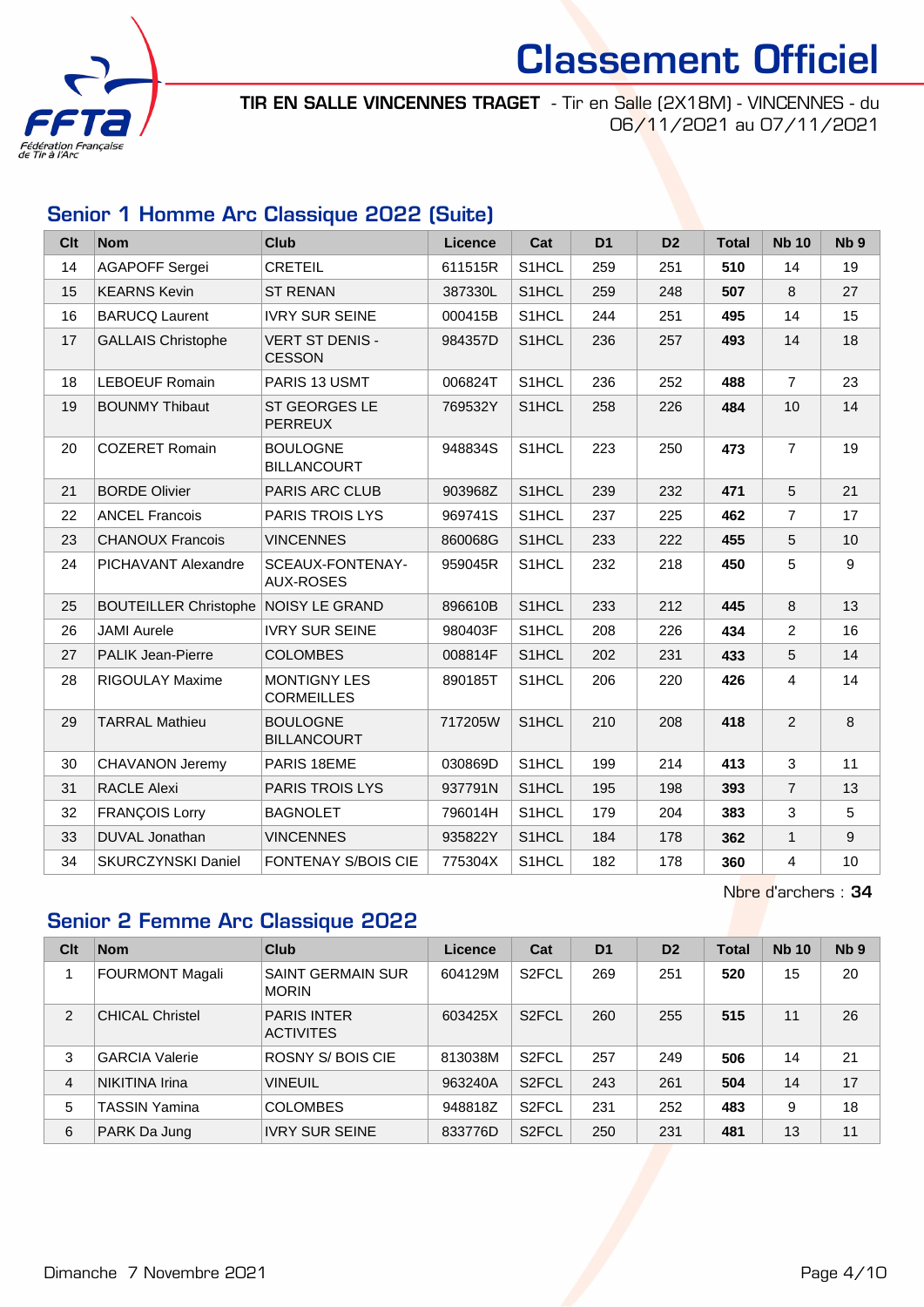

TIR EN SALLE VINCENNES TRAGET - Tir en Salle (2X18M) - VINCENNES - du 06/11/2021 au 07/11/2021

## Senior 2 Femme Arc Classique 2022 (Suite)

| Clt             | <b>Nom</b>                     | <b>Club</b>                            | <b>Licence</b> | Cat                | D <sub>1</sub> | D <sub>2</sub> | <b>Total</b> | <b>Nb 10</b>   | Nb <sub>9</sub> |
|-----------------|--------------------------------|----------------------------------------|----------------|--------------------|----------------|----------------|--------------|----------------|-----------------|
| 7               | <b>GOARANT Mathilde</b>        | <b>PARIS INTER</b><br><b>ACTIVITES</b> | 605511P        | S <sub>2</sub> FCL | 246            | 230            | 476          | 10             | 19              |
| 8               | <b>GUILLOT Caroline</b>        | <b>FRESNES ARCHERS</b>                 | 767364S        | S <sub>2</sub> FCL | 226            | 225            | 451          | 6              | 15              |
| 9               | <b>SABBAGH Caroline</b>        | <b>PARIS TROIS LYS</b>                 | 969784N        | S <sub>2</sub> FCL | 225            | 220            | 445          | $\overline{7}$ | 15              |
| 10 <sup>1</sup> | <b>FREMONT Valerie</b>         | <b>PARIS 13 USMT</b>                   | 798165W        | S <sub>2</sub> FCL | 200            | 243            | 443          | $\overline{2}$ | 23              |
| 11              | <b>ALVAREZ Lucie</b>           | PARIS 13 USMT                          | 906812R        | S <sub>2</sub> FCL | 223            | 218            | 441          | $\overline{7}$ | 14              |
| 12              | <b>PROTAT Celine</b>           | <b>PARIS 13 USMT</b>                   | 838433R        | S <sub>2</sub> FCL | 206            | 225            | 431          | $\overline{7}$ | 14              |
| 13              | <b>DUHAMEL Christine</b>       | <b>MONTREUIL 2E</b>                    | 921960F        | S <sub>2</sub> FCL | 198            | 227            | 425          | 6              | 11              |
| 14              | <b>GALAND Lucie</b>            | <b>PARIS INTER</b><br><b>ACTIVITES</b> | 977299G        | S <sub>2</sub> FCL | 203            | 216            | 419          | 4              | 10              |
| 15              | <b>COURTEMANCHE</b><br>Vanessa | <b>COLOMBES</b>                        | 899003C        | S <sub>2</sub> FCL | 203            | 205            | 408          | 5              | 8               |
| 16              | <b>LEFEBVRE Catherine</b>      | <b>MONTREUIL 1ER</b>                   | 948670N        | S <sub>2</sub> FCL | 192            | 216            | 408          | $\overline{4}$ | $\overline{7}$  |
| 17              | <b>JOGUET Stephanie</b>        | <b>NOISY LE GRAND</b>                  | 924304D        | S <sub>2</sub> FCL | 181            | 208            | 389          | 5              | 5               |
| 18              | <b>POULARD Karine</b>          | <b>MONTREUIL 1ER</b>                   | 700835C        | S <sub>2</sub> FCL | 173            | 152            | 325          | $\overline{2}$ | 9               |

Nbre d'archers : 18

## Senior 2 Homme Arc Classique 2022

| Clt            | <b>Nom</b>                | Club                                     | Licence | Cat                | D <sub>1</sub> | D <sub>2</sub> | <b>Total</b> | <b>Nb 10</b>      | Nb <sub>9</sub> |
|----------------|---------------------------|------------------------------------------|---------|--------------------|----------------|----------------|--------------|-------------------|-----------------|
| 1              | <b>VANNIER Pascal</b>     | <b>FRESNES ARCHERS</b>                   | 413352W | S2HCL              | 277            | 280            | 557          | 26                | 26              |
| 2              | LEFEUVRE Dominique        | <b>IVRY SUR SEINE</b>                    | 843523Y | S2HCL              | 269            | 273            | 542          | 22                | 23              |
| 3              | <b>PONTOISE Thomas</b>    | <b>TREMBLAY EN FRANCE</b>                | 754491Z | S <sub>2</sub> HCL | 264            | 276            | 540          | 21                | 25              |
| $\overline{4}$ | LOUCHE Benjamin           | <b>SAINT GERMAIN SUR</b><br><b>MORIN</b> | 072744V | S2HCL              | 262            | 270            | 532          | 23                | 16              |
| 5              | <b>REGUL Franz</b>        | <b>MONTIGNY LES</b><br><b>CORMEILLES</b> | 290001U | S2HCL              | 272            | 260            | 532          | 22                | 22              |
| 6              | <b>OUTTRABADY Lucky</b>   | <b>IVRY SUR SEINE</b>                    | 909360K | S2HCL              | 259            | 273            | 532          | 19                | 22              |
| $\overline{7}$ | <b>BLAIRON Guillaume</b>  | <b>PARIS INTER</b><br><b>ACTIVITES</b>   | 797189K | S <sub>2</sub> HCL | 259            | 265            | 524          | $12 \overline{ }$ | 28              |
| 8              | <b>BAUDRILLART Renaud</b> | <b>PARIS INTER</b><br><b>ACTIVITES</b>   | 276577C | S2HCL              | 262            | 256            | 518          | 18                | 18              |
| 9              | <b>SAULNIER Erwan</b>     | <b>SAINT MAUR</b>                        | 780464F | S <sub>2</sub> HCL | 265            | 253            | 518          | 11                | 28              |
| 10             | <b>PILLAULT Sebastien</b> | <b>IVRY SUR SEINE</b>                    | 911042N | S2HCL              | 261            | 256            | 517          | 16                | 21              |
| 11             | <b>NAULLEAU Sylvain</b>   | <b>PARIS INTER</b><br><b>ACTIVITES</b>   | 709958U | S <sub>2</sub> HCL | 268            | 247            | 515          | 20                | 15              |
| 12             | <b>BROUSSELLE Patrick</b> | PARIS 13 USMT                            | 900153C | S2HCL              | 256            | 258            | 514          | 13                | 26              |
| 13             | <b>DEBRENNE Alexandre</b> | <b>MORSANG SUR ORGE</b>                  | 371718S | S2HCL              | 260            | 252            | 512          | 15                | 18              |
| 14             | <b>MARSIN David</b>       | <b>CRETEIL</b>                           | 951982N | S2HCL              | 252            | 259            | 511          | 13                | 19              |
| 15             | <b>MOUHYI Adnane</b>      | <b>COLOMBES</b>                          | 929115H | S <sub>2</sub> HCL | 252            | 258            | 510          | 12                | 21              |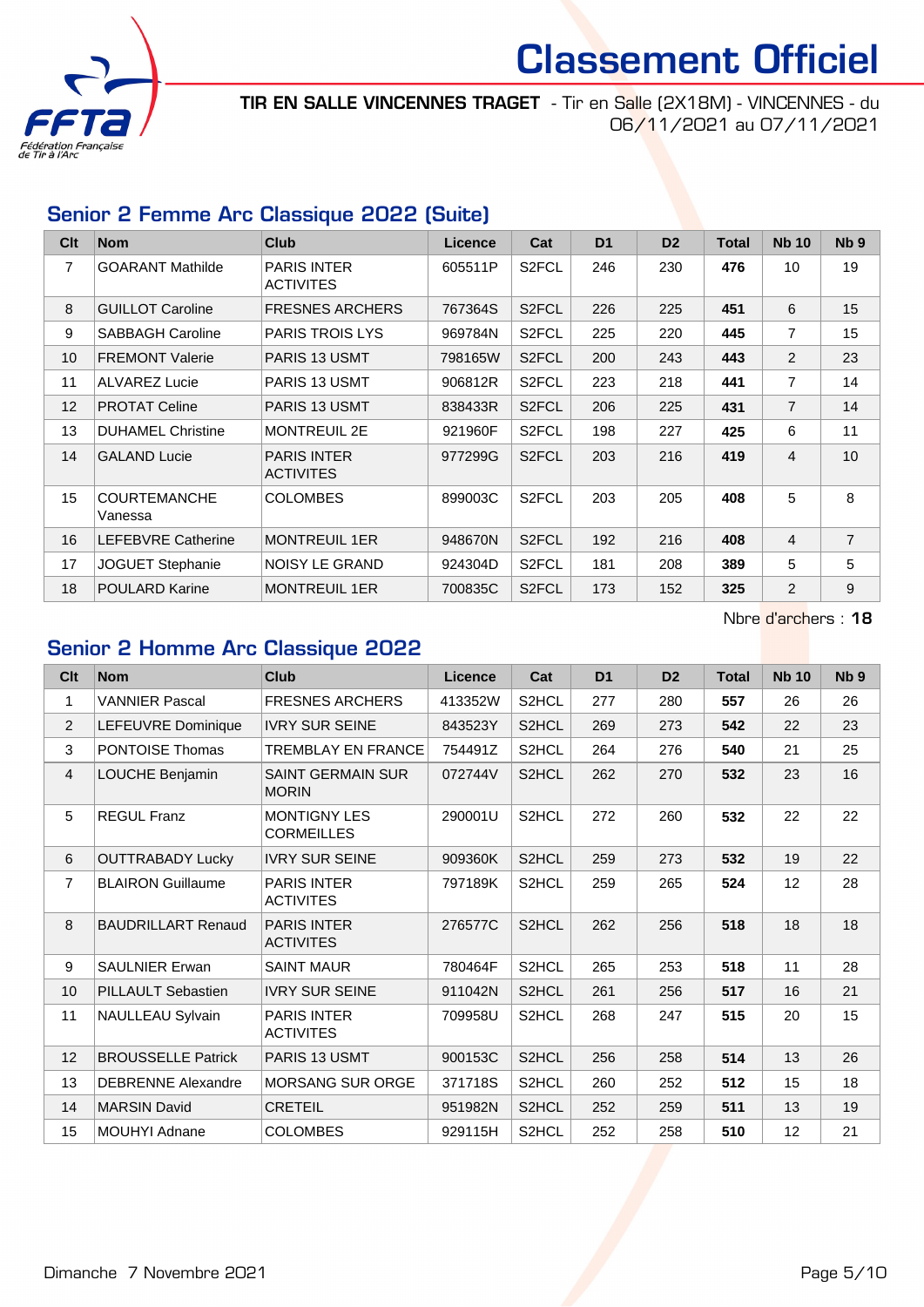

TIR EN SALLE VINCENNES TRAGET - Tir en Salle (2X18M) - VINCENNES - du 06/11/2021 au 07/11/2021

## Senior 2 Homme Arc Classique 2022 (Suite)

| <b>Clt</b> | <b>Nom</b>                 | <b>Club</b>                              | Licence | Cat                | D <sub>1</sub> | D <sub>2</sub> | <b>Total</b> | <b>Nb 10</b>   | Nb <sub>9</sub> |
|------------|----------------------------|------------------------------------------|---------|--------------------|----------------|----------------|--------------|----------------|-----------------|
| 16         | <b>MAISTRE Roch</b>        | <b>SAINT GERMAIN SUR</b><br><b>MORIN</b> | 893862P | S2HCL              | 258            | 252            | 510          | 9              | 27              |
| 17         | <b>FRANCLET Claude</b>     | <b>SAINT GERMAIN SUR</b><br><b>MORIN</b> | 001357A | S2HCL              | 266            | 243            | 509          | 16             | 16              |
| 18         | <b>THOMASSON Jerome</b>    | <b>VINCENNES</b>                         | 908722S | S2HCL              | 248            | 258            | 506          | 10             | 21              |
| 19         | <b>FAURE Antoine</b>       | <b>CHEVILLY LARUE</b>                    | 895196P | S <sub>2</sub> HCL | 253            | 253            | 506          | 9              | 26              |
| 20         | <b>BERLING Etienne</b>     | PARIS 13 USMT                            | 734006H | S2HCL              | 248            | 255            | 503          | 17             | 17              |
| 21         | <b>BACHELET Hugues</b>     | <b>CHATILLON CIE 92</b>                  | 743150X | S <sub>2</sub> HCL | 237            | 262            | 499          | 14             | 17              |
| 22         | <b>POILANE Yves</b>        | <b>VINCENNES</b>                         | 917558W | S <sub>2</sub> HCL | 260            | 237            | 497          | 13             | 26              |
| 23         | <b>MELSCOET Philippe</b>   | <b>VINEUIL</b>                           | 917155H | S2HCL              | 240            | 248            | 488          | 14             | 12              |
| 24         | <b>LAGARDE Hugues</b>      | <b>PARIS INTER</b><br><b>ACTIVITES</b>   | 048041U | S <sub>2</sub> HCL | 251            | 232            | 483          | 9              | 17              |
| 25         | <b>FORESTIER Frederic</b>  | <b>VINCENNES</b>                         | 981465K | S2HCL              | 232            | 250            | 482          | 12             | 16              |
| 26         | <b>MORANT Stephane</b>     | <b>PARIS ASRTL</b>                       | 979071H | S2HCL              | 241            | 241            | 482          | 12             | 12              |
| 27         | <b>IRLINGER Francois</b>   | ST GEORGES LE<br><b>PERREUX</b>          | 427520W | S <sub>2</sub> HCL | 244            | 238            | 482          | 11             | 12              |
| 28         | <b>ROBERT Olivier</b>      | ROSNY S/BOIS CIE                         | 935595B | S2HCL              | 236            | 245            | 481          | 6              | 15              |
| 29         | <b>JEGAT Quentin</b>       | <b>SAINT DENIS</b>                       | 591905A | S <sub>2</sub> HCL | 229            | 246            | 475          | 8              | 17              |
| 30         | SOQUET Erwan               | NOISY LE GRAND                           | 649361C | S2HCL              | 229            | 244            | 473          | 13             | 11              |
| 31         | <b>PENET Sylvain</b>       | <b>PARIS INTER</b><br><b>ACTIVITES</b>   | 948350R | S2HCL              | 241            | 232            | 473          | 11             | 10              |
| 32         | <b>BARRE Sebastien</b>     | PARIS 13 USMT                            | 749615Z | S2HCL              | 228            | 237            | 465          | 11             | 9               |
| 33         | <b>LAGADU Loic</b>         | <b>CRETEIL</b>                           | 901785B | S2HCL              | 226            | 230            | 456          | $\overline{7}$ | 9               |
| 34         | <b>LACHKAR Thibaut</b>     | PARIS TROIS LYS                          | 969772A | S2HCL              | 226            | 230            | 456          | $\overline{7}$ | 6               |
| 35         | <b>BOUQUET Jacques</b>     | NOISY LE GRAND                           | 820342B | S <sub>2</sub> HCL | 234            | 222            | 456          | 5              | 16              |
| 36         | <b>MAULION Baptiste</b>    | PARIS ARC CLUB                           | 388732K | S2HCL              | 226            | 224            | 450          | $\overline{4}$ | 20              |
| 37         | <b>BERBEROVIC Esad</b>     | PARIS 18EME                              | 863423D | S2HCL              | 217            | 230            | 447          | 3              | 14              |
| 38         | <b>PARIS Jean Marie</b>    | <b>VINCENNES</b>                         | 979746S | S2HCL              | 229            | 211            | 440          | 4              | 13              |
| 39         | <b>OLIVE Pierre</b>        | <b>BAGNOLET</b>                          | 949155R | S <sub>2</sub> HCL | 210            | 228            | 438          | $\overline{5}$ | 13              |
| 40         | <b>BUZELLAY Christophe</b> | ROSNY S/BOIS CIE                         | 984226L | S2HCL              | 226            | 206            | 432          | 4              | 17              |
| 41         | <b>POIRIER Gilles</b>      | PARIS 18EME                              | 817708N | S2HCL              | 206            | 225            | 431          | $\overline{2}$ | 13              |
| 42         | <b>MAHIEUX Cedric</b>      | FONTENAY S/BOIS CIE                      | 010987T | S <sub>2</sub> HCL | 231            | 199            | 430          | 3              | 15              |
| 43         | <b>HUMANN Emilien</b>      | <b>VINCENNES</b>                         | 349470J | S2HCL              | 235            | 186            | 421          | 6              | 15              |
| 44         | <b>FOLLIET Gael</b>        | FONTENAY S/BOIS CIE                      | 293471R | S2HCL              | 195            | 216            | 411          | 5              | 6               |
| 45         | <b>COULET Alexandre</b>    | <b>VINCENNES</b>                         | 000763E | S2HCL              | 195            | 210            | 405          | 3              | 11              |
| 46         | PATTE David                | <b>MONTREUIL 2E</b>                      | 921955A | S2HCL              | 195            | 192            | 387          | $\mathbf{1}$   | 10              |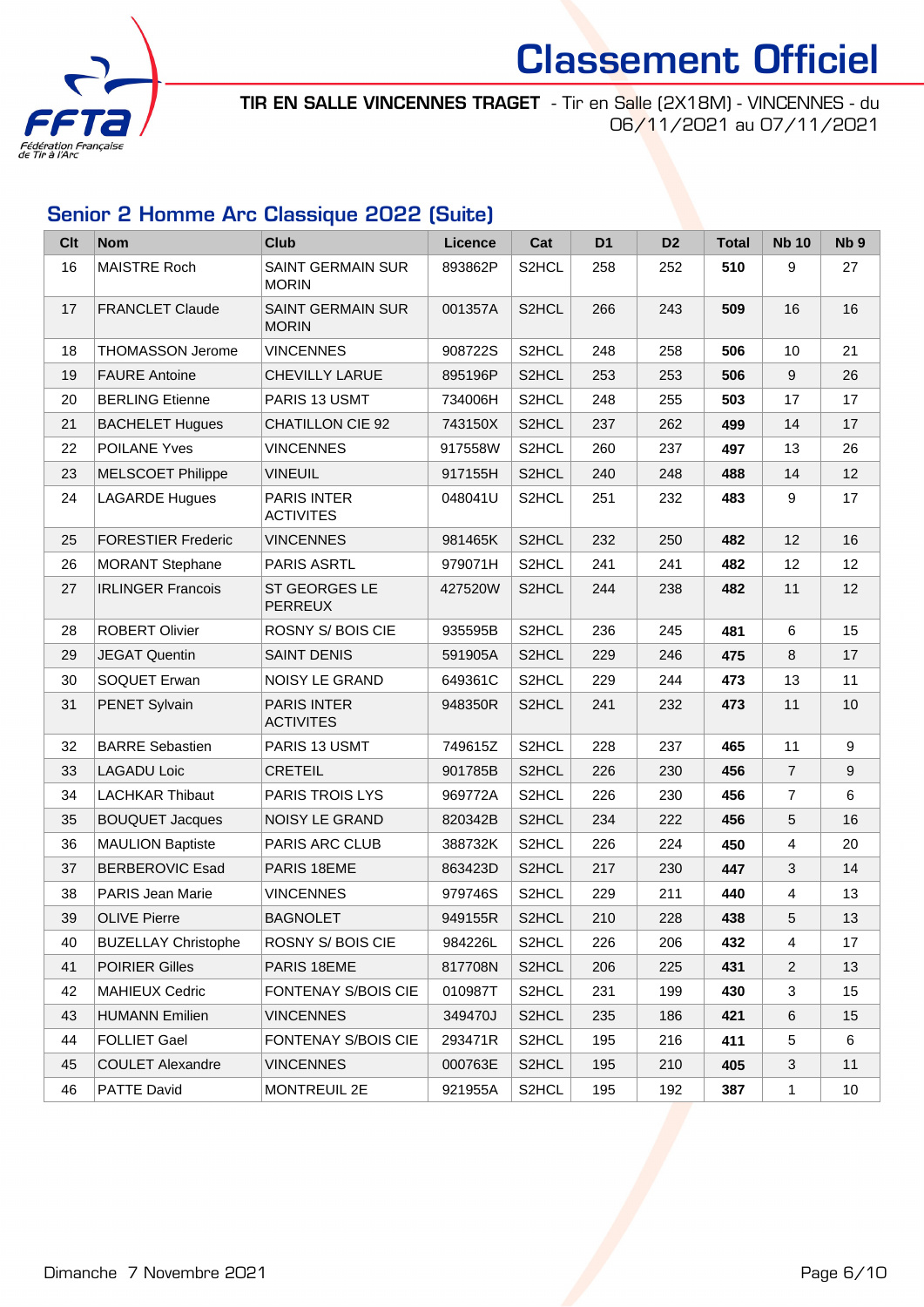

TIR EN SALLE VINCENNES TRAGET - Tir en Salle (2X18M) - VINCENNES - du 06/11/2021 au 07/11/2021

## Senior 2 Homme Arc Classique 2022 (Suite)

| Clt | <b>Nom</b>              | Club                           | ∟icence∴ | Cat   | D <sub>1</sub> | D <sub>2</sub> | <b>Total</b> | <b>Nb 10</b> | <b>N<sub>b</sub></b> |
|-----|-------------------------|--------------------------------|----------|-------|----------------|----------------|--------------|--------------|----------------------|
| 47  | <b>GILLOTIN Thierry</b> | BOULOGNE<br><b>BILLANCOURT</b> | 014058F  | S2HCL | 149            | 170            | 319          |              |                      |

Nbre d'archers : 47

## Senior 3 Femme Arc Classique 2022

| Clt | <b>Nom</b>                 | Club                       | Licence | Cat   | D <sub>1</sub> | D <sub>2</sub> | <b>Total</b> | <b>Nb 10</b> | Nb <sub>9</sub> |
|-----|----------------------------|----------------------------|---------|-------|----------------|----------------|--------------|--------------|-----------------|
|     | <b>MUSZYNSKI Francoise</b> | <b>SAINT MAUR</b>          | 942940K | S3FCL | 246            | 272            | 518          | 16           | 20              |
| 2   | <b>STOLINSKI Marie</b>     | ROSNY S/BOIS CSL           | 418541L | S3FCL | 260            | 234            | 494          | 14           | 12              |
| 3   | <b>GOUAS Rose Marie</b>    | <b>PARIS TROIS LYS</b>     | 857436W | S3FCL | 211            | 222            | 433          | 4            | 11              |
| 4   | <b>FOLLIET Annie</b>       | <b>FONTENAY S/BOIS CIE</b> | 797275D | S3FCL | 205            | 194            | 399          | 4            | 6               |
| 5   | <b>PAGNOUX Chantal</b>     | PARIS 18EME                | 656508W | S3FCL | 196            | 184            | 380          |              | 12              |

Nbre d'archers : 5

## Senior 3 Homme Arc Classique 2022

| Clt            | <b>Nom</b>                   | Club                                     | <b>Licence</b> | Cat   | D <sub>1</sub> | D <sub>2</sub> | <b>Total</b> | <b>Nb 10</b>   | N <sub>b</sub> <sub>9</sub> |
|----------------|------------------------------|------------------------------------------|----------------|-------|----------------|----------------|--------------|----------------|-----------------------------|
| 1              | <b>LIBERT Eric</b>           | <b>SAINT GERMAIN SUR</b><br><b>MORIN</b> | 762382B        | S3HCL | 265            | 278            | 543          | 22             | 24                          |
| $\overline{2}$ | POISSON Alain                | <b>ROMAINVILLE</b>                       | 883106Y        | S3HCL | 252            | 261            | 513          | 13             | 23                          |
| 3              | FENOLL Henri                 | SCEAUX-FONTENAY-<br><b>AUX-ROSES</b>     | 828102L        | S3HCL | 261            | 251            | 512          | 13             | 22                          |
| $\overline{4}$ | <b>PERON Erwan</b>           | PARIS ARC CLUB                           | 602665W        | S3HCL | 245            | 261            | 506          | 13             | 24                          |
| 5              | FOLLIET Pierrejean           | <b>FONTENAY S/BOIS CIE</b>               | 366686X        | S3HCL | 255            | 244            | 499          | 11             | 16                          |
| 6              | <b>HOENI Jean Francois</b>   | PARIS 13 USMT                            | 633106J        | S3HCL | 243            | 252            | 495          | 12             | 15                          |
| $\overline{7}$ | <b>MARTIN Philippe</b>       | ST GILLES CROIX DE<br><b>VIE</b>         | 426043R        | S3HCL | 250            | 241            | 491          | 10             | 16                          |
| 8              | <b>TASSIN Jean-Francois</b>  | <b>ASNIERES SUR SEINE</b>                | 809439A        | S3HCL | 239            | 247            | 486          | $\overline{7}$ | 16                          |
| 9              | <b>LOPEZ NUNEZ Manuel</b>    | <b>MONTFERMEIL</b>                       | 939936V        | S3HCL | 244            | 238            | 482          | 9              | 18                          |
| 10             | <b>HERNANDEZ Michel</b>      | <b>PARIS ARCHERS</b>                     | 755339W        | S3HCL | 242            | 235            | 477          | 11             | 14                          |
| 11             | <b>FOURMONT Michel</b>       | SAINT GERMAIN SUR<br><b>MORIN</b>        | 271462T        | S3HCL | 236            | 235            | 471          | 12             | 11                          |
| 12             | <b>STEINER Efroim</b>        | <b>PARIS INTER</b><br><b>ACTIVITES</b>   | 294289E        | S3HCL | 232            | 237            | 469          | 9              | 14                          |
| 13             | LEVASSEUR Guy                | <b>MONTFERMEIL</b>                       | 757004F        | S3HCL | 230            | 224            | 454          | $\overline{7}$ | 11                          |
| 14             | <b>HACHET Pascal</b>         | <b>PARIS ASRTL</b>                       | 916254D        | S3HCL | 216            | 236            | 452          | 9              | 15                          |
| 15             | PIOTROWSKI Jean-<br>FranÇois | <b>CHAMPS SUR MARNE</b>                  | 972142B        | S3HCL | 228            | 214            | 442          | 6              | 11                          |
| 16             | <b>DAZIN Eric</b>            | <b>BAGNOLET</b>                          | 648553Z        | S3HCL | 226            | 213            | 439          | 8              | 12                          |
| 17             | <b>BARBARE Jean-Pierre</b>   | <b>SAINT DENIS</b>                       | 288961N        | S3HCL | 221            | 212            | 433          | 3              | 12                          |
| 18             | <b>FRANÇOIS Jean-Pierre</b>  | <b>BAGNOLET</b>                          | 927564X        | S3HCL | 217            | 200            | 417          | 3              | 15                          |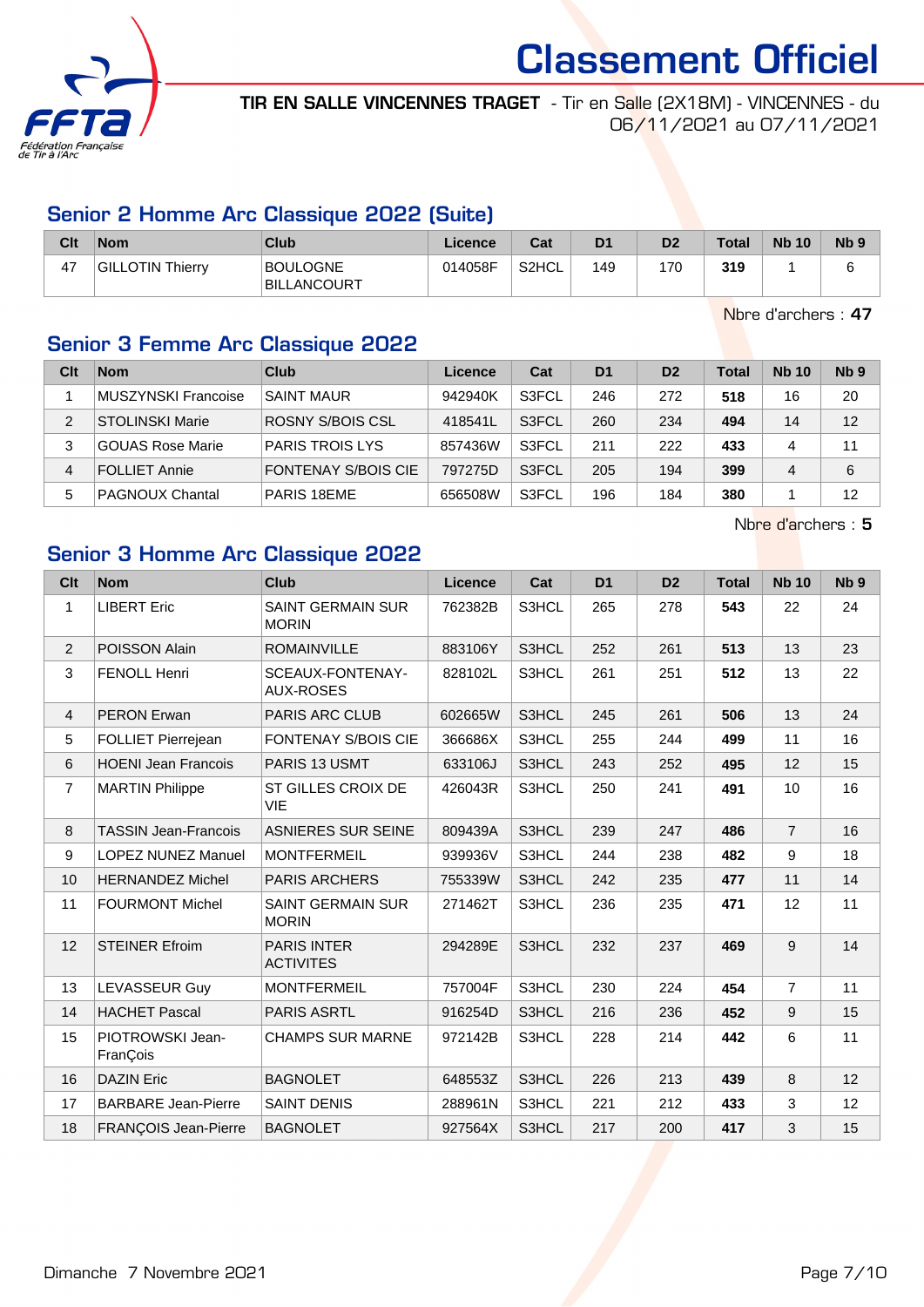

TIR EN SALLE VINCENNES TRAGET - Tir en Salle (2X18M) - VINCENNES - du 06/11/2021 au 07/11/2021

## Senior 3 Homme Arc Classique 2022 (Suite)

| Clt | <b>Nom</b>                     | <b>Club</b>                              | Licence | Cat   | D <sub>1</sub> | D <sub>2</sub> | Total | <b>Nb 10</b> | Nb <sub>9</sub> |
|-----|--------------------------------|------------------------------------------|---------|-------|----------------|----------------|-------|--------------|-----------------|
| 19  | <b>ROUGEOT Marcel</b>          | <b>FONTENAY S/BOIS 1ER</b><br>CIE        | 834264J | S3HCL | 218            | 182            | 400   | 2            | 13              |
| 20  | <b>RETRO Michel</b>            | <b>FONTENAY S/BOIS 1ER</b><br><b>CIE</b> | 857775P | S3HCL | 180            | 207            | 387   | 8            | 6               |
| 21  | <b>ZUBEROGOITIA</b><br>Jacques | <b>VILLE D'AVRAY</b>                     | 941390A | S3HCL | 176            | 162            | 338   | 3            | 6               |
| 22  | MUSZYNSKI Paul                 | <b>SAINT MAUR</b>                        | 904770W | S3HCL | 88             | 79             | 167   |              | $\overline{2}$  |

Nbre d'archers : 22

## Senior 1 Femme Arc à Poulies 2022

| Clt | <b>Nom</b>      | Club                 | Licence | Cat                | D1  | D2  | Total | <b>Nb 10</b> | N <sub>b</sub> <sub>9</sub> |
|-----|-----------------|----------------------|---------|--------------------|-----|-----|-------|--------------|-----------------------------|
|     | MORON Lucie     | ROSNY S/ BOIS CIE    | 906930U | S <sub>1</sub> FCO | 274 | 278 | 552   | 4            | 44                          |
|     | CHAUVEAU Alexia | <b>MONTREUIL 1ER</b> | 888009C | S <sub>1</sub> FCO | 247 | 249 | 496   |              | 26                          |

Nbre d'archers : 2

## Senior 1 Homme Arc a Poulies 2022

| Clt            | <b>Nom</b>                 | Club                      | Licence | Cat                | D <sub>1</sub> | D <sub>2</sub> | <b>Total</b> | <b>Nb 10</b> | Nb <sub>9</sub> |
|----------------|----------------------------|---------------------------|---------|--------------------|----------------|----------------|--------------|--------------|-----------------|
|                | <b>VERDREL Sebastien</b>   | <b>TREMBLAY EN FRANCE</b> | 345336R | S <sub>1</sub> HCO | 281            | 282            | 563          | 24           | 35              |
| $\mathfrak{p}$ | <b>LASSERRE Dimitri</b>    | <b>CRETEIL</b>            | 701975S | S <sub>1</sub> HCO | 278            | 285            | 563          | 24           | 35              |
| 3              | <b>VERNIZEAU Alexandre</b> | INOISY LE GRAND           | 932128H | S <sub>1</sub> HCO | 282            | 281            | 563          | 23           | 37              |
| 4              | <b>BARRES Yann</b>         | <b>TREMBLAY EN FRANCE</b> | 692988Y | S <sub>1</sub> HCO | 283            | 278            | 561          | 23           | 35              |
| 5              | <b>THOMAS Benjamin</b>     | MONTREUIL 1ER             | 939808F | S <sub>1</sub> HCO | 157            | 206            | 363          |              | 11              |

Nbre d'archers : 5

### Senior 2 Femme Arc à Poulies 2022

| Clt | <b>Nom</b>               | Club                   | Licence | Cat                | D <sub>1</sub> | D <sub>2</sub> | Total | <b>Nb 10</b> | N <sub>b</sub> <sub>9</sub> |
|-----|--------------------------|------------------------|---------|--------------------|----------------|----------------|-------|--------------|-----------------------------|
|     | <b>VOGT-BORDURE Anne</b> | <b>PARIS TROIS LYS</b> | 971738M | S <sub>2</sub> FCO | 265            | 266            | 531   | 10           | 37                          |
|     | <b>MERINE Jocelyne</b>   | <b>BAGNOLET</b>        | 872067Z | S <sub>2</sub> FCO | 253            | 269            | 522   | 10           | 39                          |
|     | <b>BOLESSE Cecile</b>    | <b>PARIS TROIS LYS</b> | 402285S | S <sub>2</sub> FCO | 262            | 260            | 522   |              | 30                          |
|     | <b>MANIERE Catherine</b> | <b>PARIS 13 USMT</b>   | 710526L | S <sub>2</sub> FCO | 258            | 245            | 503   |              | 30                          |

Nbre d'archers : 4

## Senior 2 Homme Arc à Poulies 2022

| Clt | <b>Nom</b>           | Club                                  | Licence | Cat                             | D <sub>1</sub> | D <sub>2</sub> | <b>Total</b> | <b>Nb 10</b> | N <sub>b</sub> <sub>9</sub> |
|-----|----------------------|---------------------------------------|---------|---------------------------------|----------------|----------------|--------------|--------------|-----------------------------|
|     | MUSY Julien          | <b>RUEIL MALMAISON</b><br><b>STAR</b> | 649844C | S <sub>2</sub> H <sub>C</sub> O | 288            | 293            | 581          | 41           | 19                          |
| 2   | <b>BORE Franck</b>   | IISSY LES MOULINEAUX                  | 850959F | S <sub>2</sub> H <sub>C</sub> O | 279            | 278            | 557          | 21           | 35                          |
| 3   | <b>LANNE Fabrice</b> | <b>MONTREUIL 1ER</b>                  | 619771P | S <sub>2</sub> H <sub>C</sub> O | 276            | 276            | 552          | 15           | 43                          |
| 4   | <b>LOUISON Teddy</b> | <b>PARIS TROIS LYS</b>                | 786285H | S <sub>2</sub> HCO              | 277            | 275            | 552          | 13           | 46                          |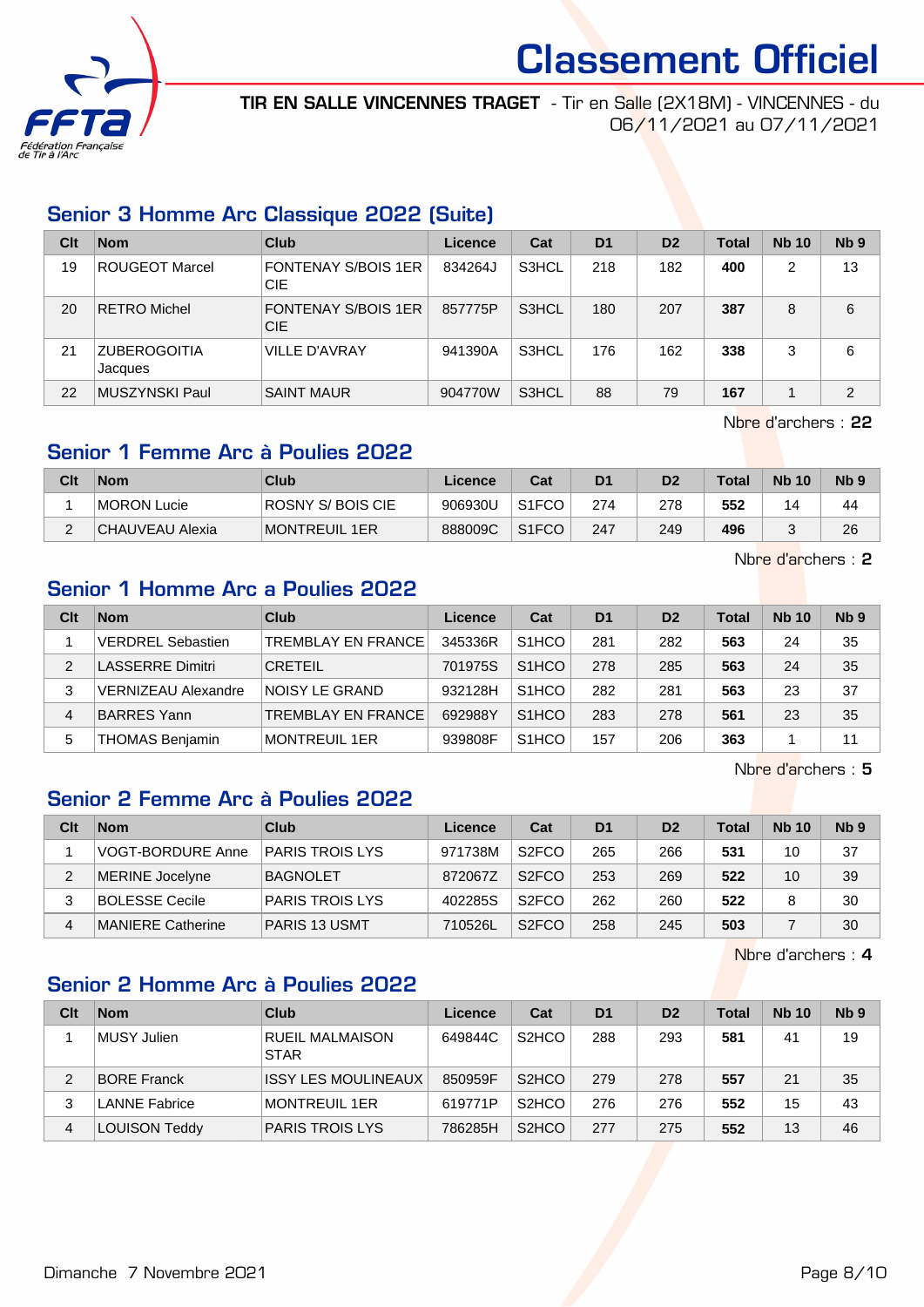

TIR EN SALLE VINCENNES TRAGET - Tir en Salle (2X18M) - VINCENNES - du 06/11/2021 au 07/11/2021

## Senior 2 Homme Arc à Poulies 2022 (Suite)

| Clt | <b>Nom</b>                      | Club                 | Licence | Cat                | D <sub>1</sub> | D <sub>2</sub> | Total | <b>Nb 10</b> | Nb <sub>9</sub> |
|-----|---------------------------------|----------------------|---------|--------------------|----------------|----------------|-------|--------------|-----------------|
| 5   | <b>UBALDO Antoine</b>           | <b>VILLECRESNES</b>  | 640338V | S <sub>2</sub> HCO | 276            | 275            | 551   | 18           | 36              |
| 6   | <b>GREMERET Jean-</b><br>Claude | <b>VILLECRESNES</b>  | 878860H | S <sub>2</sub> HCO | 274            | 274            | 548   | 14           | 41              |
|     | <b>STADTMULLER Baptiste</b>     | <b>VILLECRESNES</b>  | 995380K | S <sub>2</sub> HCO | 272            | 275            | 547   | 14           | 40              |
| 8   | <b>FORMAUX Eric</b>             | <b>CRETEIL</b>       | 362769P | S <sub>2</sub> HCO | 275            | 271            | 546   | 15           | 39              |
| 9   | <b>BOULAY David</b>             | <b>VILLECRESNES</b>  | 972397D | S <sub>2</sub> HCO | 253            | 251            | 504   | 4            | 29              |
| 10  | <b>GAONAC'H Frederic</b>        | <b>PARIS 13 USMT</b> | 790294R | S <sub>2</sub> HCO | 215            | 257            | 472   | 4            | 27              |

Nbre d'archers : 10

## Senior 3 Homme Arc à Poulies 2022

| Clt | <b>Nom</b>             | Club                   | Licence | Cat   | D <sub>1</sub> | D <sub>2</sub> | Total | <b>Nb 10</b> | Nb <sub>9</sub> |
|-----|------------------------|------------------------|---------|-------|----------------|----------------|-------|--------------|-----------------|
|     | <b>HUET Gilles</b>     | <b>VINCENNES</b>       | 720943J | S3HCO | 278            | 271            | 549   | 16           | 38              |
| 2   | <b>GUILLAMOT Yves</b>  | <b>CRETEIL</b>         | 828203W | S3HCO | 275            | 271            | 546   | 13           | 41              |
| 3   | <b>CHARBUIS Michel</b> | <b>PARIS 13 USMT</b>   | 347429R | S3HCO | 269            | 266            | 535   | 16           | 34              |
| 4   | <b>GOUAS Daniel</b>    | <b>PARIS TROIS LYS</b> | 857435V | S3HCO | 251            | 256            | 507   |              | 30              |

Nbre d'archers : 4

## Adultes Femme Bare Bow 2022

| Clt | <b>Nom</b>                | <b>Club</b>          | Licence | Cat                | D <sub>1</sub> | D <sub>2</sub> | <b>Total</b> | <b>Nb 10</b> | Nb <sub>9</sub> |
|-----|---------------------------|----------------------|---------|--------------------|----------------|----------------|--------------|--------------|-----------------|
|     | LEMATTRE Berangere        | MONTREUIL 1ER        | 866226A | S <sub>1</sub> FBB | 234            | 201            | 435          |              | 10              |
|     | RAKOTOARISON <br>Harilala | <b>VILLEJUIF</b>     | 822320B | S3FBB              | 212            | 217            | 429          |              | 15              |
|     | <b>PHAM Laurie</b>        | <b>PARIS 13 USMT</b> | 006830Z | S <sub>1</sub> FBB | 157            | 160            | 317          |              |                 |

Nbre d'archers : 3

## Adultes Homme Bare Bow 2022

| Clt | <b>Nom</b>                | Club                                     | Licence | Cat                             | D <sub>1</sub> | D <sub>2</sub> | Total | <b>Nb 10</b> | N <sub>b</sub> <sub>9</sub> |
|-----|---------------------------|------------------------------------------|---------|---------------------------------|----------------|----------------|-------|--------------|-----------------------------|
|     | VAN HAELUWYN<br>Fabrice   | <b>BUSSY ST GEORGES</b>                  | 911441X | S <sub>2</sub> HBB              | 223            | 221            | 444   | 8            | 10                          |
| 2   | MARCIA Jean Louis         | <b>FONTENAY S/BOIS 1ER</b><br><b>CIE</b> | 877984F | S3HBB                           | 220            | 219            | 439   | 8            | 11                          |
| 3   | <b>STEINES Olivier</b>    | <b>VIROFLAY</b>                          | 663847Y | S3HBB                           | 187            | 216            | 403   | 5            |                             |
| 4   | <b>CASAMATTA Francois</b> | <b>PARIS ARCHERS</b>                     | 875545E | S <sub>2</sub> HBB              | 187            | 212            | 399   | 4            | $\overline{2}$              |
| 5   | <b>TIRVENGADUM Deven</b>  | <b>MONTIGNY LES</b><br><b>CORMEILLES</b> | 890357E | S <sub>1</sub> H <sub>B</sub> B | 196            | 203            | 399   | 3            | 6                           |
| 6   | <b>MERVEILLIE Alain</b>   | <b>CHATENAY MALABRY</b>                  | 286276V | S <sub>2</sub> HBB              | 144            | 146            | 290   | 2            | 3                           |
| 7   | NEGRONI Orso              | <b>IVRY SUR SEINE</b>                    | 781458L | S <sub>1</sub> H <sub>BB</sub>  | 116            | 86             | 202   |              | 3                           |